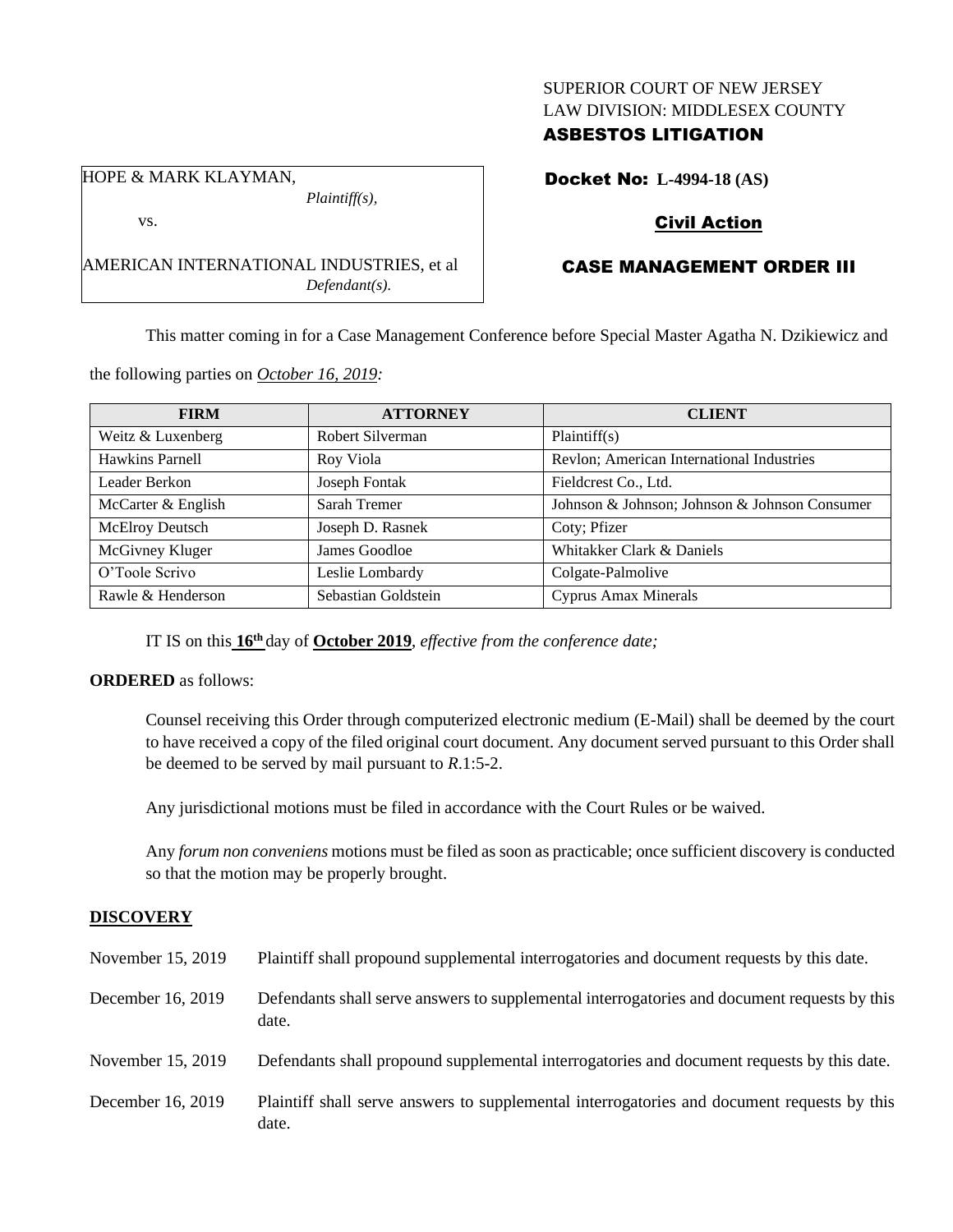- March 31, 2020 Fact discovery, including depositions, shall be completed by this date. Plaintiff's counsel shall contact the Special Master within one week of this deadline if all fact discovery is not completed.
- March 31, 2020 Depositions of corporate representatives shall be completed by this date.

### **EARLY SETTLEMENT**

July 24, 2020 Settlement demands shall be served on all counsel and the Special Master by this date.

# **MEDICAL EXPERT REPORT**

| May 29, 2020  | Plaintiff shall serve medical expert reports by this date.                                                                                                                                                                                               |
|---------------|----------------------------------------------------------------------------------------------------------------------------------------------------------------------------------------------------------------------------------------------------------|
| May 29, 2020  | Upon request by defense counsel, plaintiff is to arrange for the transfer of pathology specimens<br>and x-rays, if any, by this date.                                                                                                                    |
| July 24, 2020 | Defendants shall identify its medical experts and serve medical reports, if any, by this date. In<br>addition, defendants shall notify plaintiff's counsel (as well as all counsel of record) of a<br>joinder in an expert medical defense by this date. |

#### **LIABILITY EXPERT REPORTS**

| May 29, 2020 | Plaintiff shall identify its liability experts and serve liability expert reports by this date or |
|--------------|---------------------------------------------------------------------------------------------------|
|              | waive any opportunity to rely on liability expert testimony.                                      |
|              |                                                                                                   |

July 24, 2020 Defendants shall identify its liability experts and serve liability expert reports, if any, by this date or waive any opportunity to rely on liability expert testimony.

### **SUMMARY JUDGMENT MOTION PRACTICE**

- July 24, 2020 Plaintiff's counsel shall advise, in writing, of intent not to oppose motions by this date.
- August 7, 2020 Summary judgment motions shall be filed no later than this date.
- September 4, 2020 Last return date for summary judgment motions.

#### **EXPERT DEPOSITIONS**

October 2, 2020 Expert depositions shall be completed by this date. To the extent that plaintiff and defendant generic experts have been deposed before, the parties seeking that deposition in this case must file an application before the Special Master and demonstrate the necessity for that deposition. To the extent possible, documents requested in a deposition notice directed to an expert shall be produced three days in advance of the expert deposition. The expert shall not be required to produce documents that are readily accessible in the public domain.

#### **PRE-TRIAL AND TRIAL**

May 19, 2020 The settlement conference previously scheduled on this date is **cancelled**.

 $\_$  , and the set of the set of the set of the set of the set of the set of the set of the set of the set of the set of the set of the set of the set of the set of the set of the set of the set of the set of the set of th